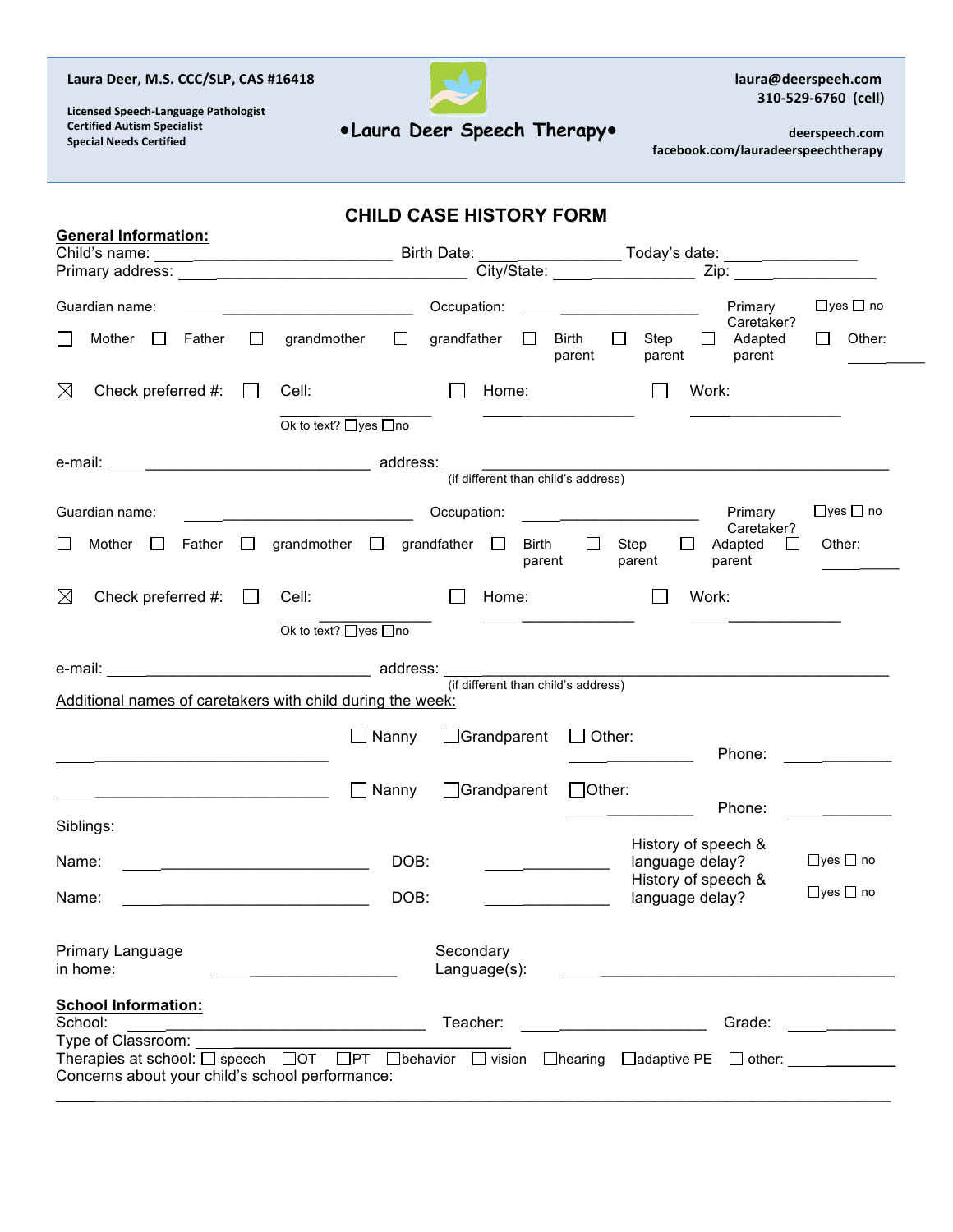| <b>Medical History:</b><br>Pediatrician:                                                                                                                                                                                            | Phone:                                                                     |                         |                                                                 | Address:                |                                                          |                           | <u> 1989 - Johann Stoff, die staatsbisse van die Stoffense van die Stoffense van die Stoffense van die Stoffense v</u> |
|-------------------------------------------------------------------------------------------------------------------------------------------------------------------------------------------------------------------------------------|----------------------------------------------------------------------------|-------------------------|-----------------------------------------------------------------|-------------------------|----------------------------------------------------------|---------------------------|------------------------------------------------------------------------------------------------------------------------|
| Neurologist:<br><u> 1990 - Jan Barbara Barat, politik e</u> ta bizkaitar                                                                                                                                                            | Phone:                                                                     |                         |                                                                 | Address:                |                                                          |                           |                                                                                                                        |
| Other<br>Specialist:                                                                                                                                                                                                                | Phone:                                                                     |                         |                                                                 | Address:                |                                                          |                           |                                                                                                                        |
| Diagnosis:<br><u> 1999 - Johann Harry Harry Harry Harry Harry Harry Harry Harry Harry Harry Harry Harry Harry Harry Harry Harry</u>                                                                                                 | DX given by:                                                               |                         |                                                                 |                         | Child's age or date<br>when DX was<br>given:             |                           |                                                                                                                        |
| Diagnosis:<br><u> 1999 - John Stone, mars et al.</u>                                                                                                                                                                                | DX given by:                                                               |                         | the contract of the contract of the contract of the contract of |                         | Child's age or date<br>when DX was<br>given:             |                           |                                                                                                                        |
| Diagnosis:                                                                                                                                                                                                                          | DX given by:                                                               |                         |                                                                 |                         | Child's age or date<br>when DX was<br>given:             |                           |                                                                                                                        |
| Date of last hearing<br>screening:                                                                                                                                                                                                  | Results within<br>normal limits?                                           | $\Box$ yes<br>$\Box$ no | Chronic ear<br>infections?                                      | $\Box$ yes<br>$\Box$ no | PE tubes?                                                | $\sqcup$ yes<br>$\Box$ no | Dates of<br>PE tubes:                                                                                                  |
|                                                                                                                                                                                                                                     |                                                                            |                         |                                                                 |                         |                                                          |                           |                                                                                                                        |
| Allergies: <u>Allergies</u> and the contract of the contract of the contract of the contract of the contract of the contract of the contract of the contract of the contract of the contract of the contract of the contract of the |                                                                            |                         |                                                                 |                         |                                                          |                           |                                                                                                                        |
|                                                                                                                                                                                                                                     |                                                                            |                         |                                                                 |                         |                                                          |                           |                                                                                                                        |
|                                                                                                                                                                                                                                     |                                                                            |                         |                                                                 |                         |                                                          |                           |                                                                                                                        |
|                                                                                                                                                                                                                                     |                                                                            |                         |                                                                 |                         |                                                          |                           |                                                                                                                        |
| Has your child had the following:<br>adenoidectomy<br>seizures<br>$\mathbf{1}$<br>pneumonia<br>$\Box$ tonsillectomy<br>head injury<br>encephalitis                                                                                  | $\Box$ high fevers<br>$\Box$ feeding difficulties<br>sleeping difficulties |                         | constipation<br>anxiety<br>behavioral<br>problems               |                         | $\Box$ all current vaccinations<br>recommended by doctor |                           |                                                                                                                        |
|                                                                                                                                                                                                                                     |                                                                            |                         |                                                                 |                         |                                                          |                           |                                                                                                                        |
| Prenatal / birth history:<br>Full term? $\Box$ yes $\Box$ no If no, How many weeks? Was the labor: $\Box$ vaginal $\Box$ cesarean $\Box$ breech                                                                                     |                                                                            |                         |                                                                 |                         |                                                          |                           |                                                                                                                        |
| Birth weight: Birth height:                                                                                                                                                                                                         |                                                                            |                         | Multiple birth? □yes □ no                                       |                         | $\Box$ yes $\Box$ no                                     |                           | Did baby come home with family?                                                                                        |
|                                                                                                                                                                                                                                     |                                                                            |                         |                                                                 |                         |                                                          |                           |                                                                                                                        |
|                                                                                                                                                                                                                                     |                                                                            |                         |                                                                 |                         |                                                          |                           |                                                                                                                        |
| Mother's age when she gave birth: Use of alcohol, tobacco or medications during pregnancy? Dyes D no                                                                                                                                |                                                                            |                         |                                                                 |                         |                                                          |                           |                                                                                                                        |
|                                                                                                                                                                                                                                     |                                                                            |                         |                                                                 |                         |                                                          |                           |                                                                                                                        |

| Laura Deer Speech Therapy. |
|----------------------------|
|----------------------------|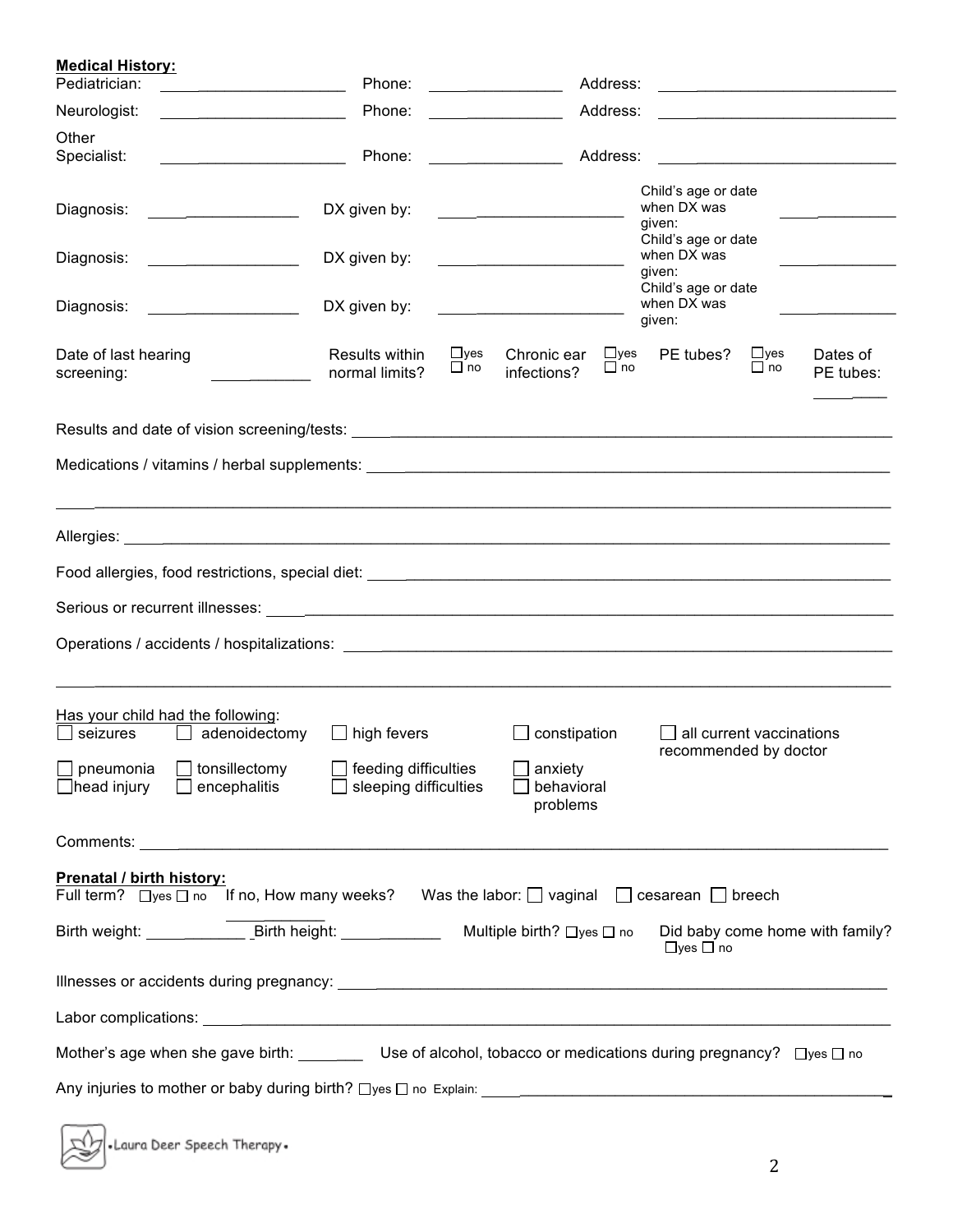## **Developmental History:**

|                                     |                                                                                                               | List ages of when your child did the following: (If you can't remember age then estimate or state if it was delayed / typical) |
|-------------------------------------|---------------------------------------------------------------------------------------------------------------|--------------------------------------------------------------------------------------------------------------------------------|
|                                     | Sat independently: _________________ Crawled: __________________________________ Walked: ________             |                                                                                                                                |
|                                     |                                                                                                               | Dressed self: _________________Tied shoes: ______________Hand dominance: □ Right Handed □ Left Handed □ Both                   |
|                                     |                                                                                                               | Toilet Trained: _________________ Weaned from bottle/breast: ____________________ Fed self independently: ___________          |
|                                     |                                                                                                               | Problem with: □ Chewing □ Swallowing □ Drinking □ Drooling □ Thumb/finger sucking/pacifier Picky eater? □ yes □ no             |
|                                     |                                                                                                               |                                                                                                                                |
|                                     |                                                                                                               |                                                                                                                                |
|                                     |                                                                                                               |                                                                                                                                |
|                                     | Please list any gross/fine motor limitations / concerns: The matter of the matter of the matter of the matter |                                                                                                                                |
| <b>Speech and Language History:</b> |                                                                                                               |                                                                                                                                |
|                                     | Babbled: First word: Two word combinations:                                                                   |                                                                                                                                |
|                                     |                                                                                                               |                                                                                                                                |
|                                     |                                                                                                               |                                                                                                                                |
|                                     | If your child expresses fewer than 20 words please list: _______________________                              |                                                                                                                                |
|                                     |                                                                                                               |                                                                                                                                |

 $\_$  . The contribution of the contribution of the contribution of the contribution of the contribution of the contribution of the contribution of the contribution of the contribution of the contribution of the contributio

 $\_$  . The contribution of the contribution of the contribution of the contribution of the contribution of the contribution of the contribution of the contribution of the contribution of the contribution of the contributio

 $\_$  . The contribution of the contribution of the contribution of the contribution of the contribution of the contribution of the contribution of the contribution of the contribution of the contribution of the contributio

If your child is nonverbal or has limited verbal skills please indicate forms of communication:  $\Box$  pointing  $\Box$  gesturing  $\Box$  sign language  $\Box$  Picture exchange / PECS  $\Box$  AAC -- Device type: If your child is verbal what percentage of his/her speech do you understand … With the context known?  $\Box$ 85-100%  $\Box$ 85-70%  $\Box$ 70-55%  $\Box$  55-40%  $\Box$ 40-25%  $\Box$  less than 25% With the context unknown?  $\Box$ 85-100%  $\Box$ 85-70%  $\Box$ 70-55%  $\Box$  55-40%  $\Box$ 40-25%  $\Box$  less than 25% How much do other people understand your child?  $\Box$ 85-100%  $\Box$ 85-70%  $\Box$ 70-55%  $\Box$  55-40%  $\Box$ 40-25%  $\Box$  less than 25% Please list sounds or words that your child cannot say correctly and explain if necessary:

If your child stutters – what age did it begin and explain what disfluencies you hear:

#### **Private Therapy Information (therapy outside of school therapy):**

| <b>Service Type</b>         | <b>Therapist</b> | Agency/Location | <b>Frequency of</b><br><b>Treatment</b> | <b>Date Therapy</b><br><b>Began</b> |
|-----------------------------|------------------|-----------------|-----------------------------------------|-------------------------------------|
| <b>Speech</b>               |                  |                 |                                         |                                     |
| <b>Occupational Therapy</b> |                  |                 |                                         |                                     |
| <b>Physical Therapy</b>     |                  |                 |                                         |                                     |
| <b>Behavior ABA</b>         |                  |                 |                                         |                                     |
| <b>Floortime</b>            |                  |                 |                                         |                                     |
| <b>Other</b>                |                  |                 |                                         |                                     |

List other extracurricular activities your child is involved in: \_\_\_\_\_\_\_\_\_\_\_\_\_\_\_\_\_\_\_\_\_\_\_\_\_\_\_\_\_\_\_\_\_\_\_\_\_\_\_\_\_\_\_\_\_

### **Social/ Pragmatics:**

Do you have concerns about your child's eye contact / joint attention? yes no Explain: \_\_\_\_\_\_\_\_\_\_\_\_\_\_\_\_\_\_\_\_\_

Briefly describe your child's play skills:  $\Box$ 

Does your child make friends easily? yes no Explain: \_\_\_\_\_\_\_\_\_\_\_\_\_\_\_\_\_\_\_\_\_\_\_\_\_\_\_\_\_\_\_\_\_\_\_\_\_\_\_\_\_\_\_\_\_\_\_\_

Any other social concerns: \_\_\_\_\_\_\_\_\_\_\_\_\_\_\_\_\_\_\_\_\_\_\_\_\_\_\_\_\_\_\_\_\_\_\_\_\_\_\_\_\_\_\_\_\_\_\_\_\_\_\_\_\_\_\_\_\_\_\_\_\_\_\_\_\_\_\_\_\_\_

• Laura Deer Speech Therapy •